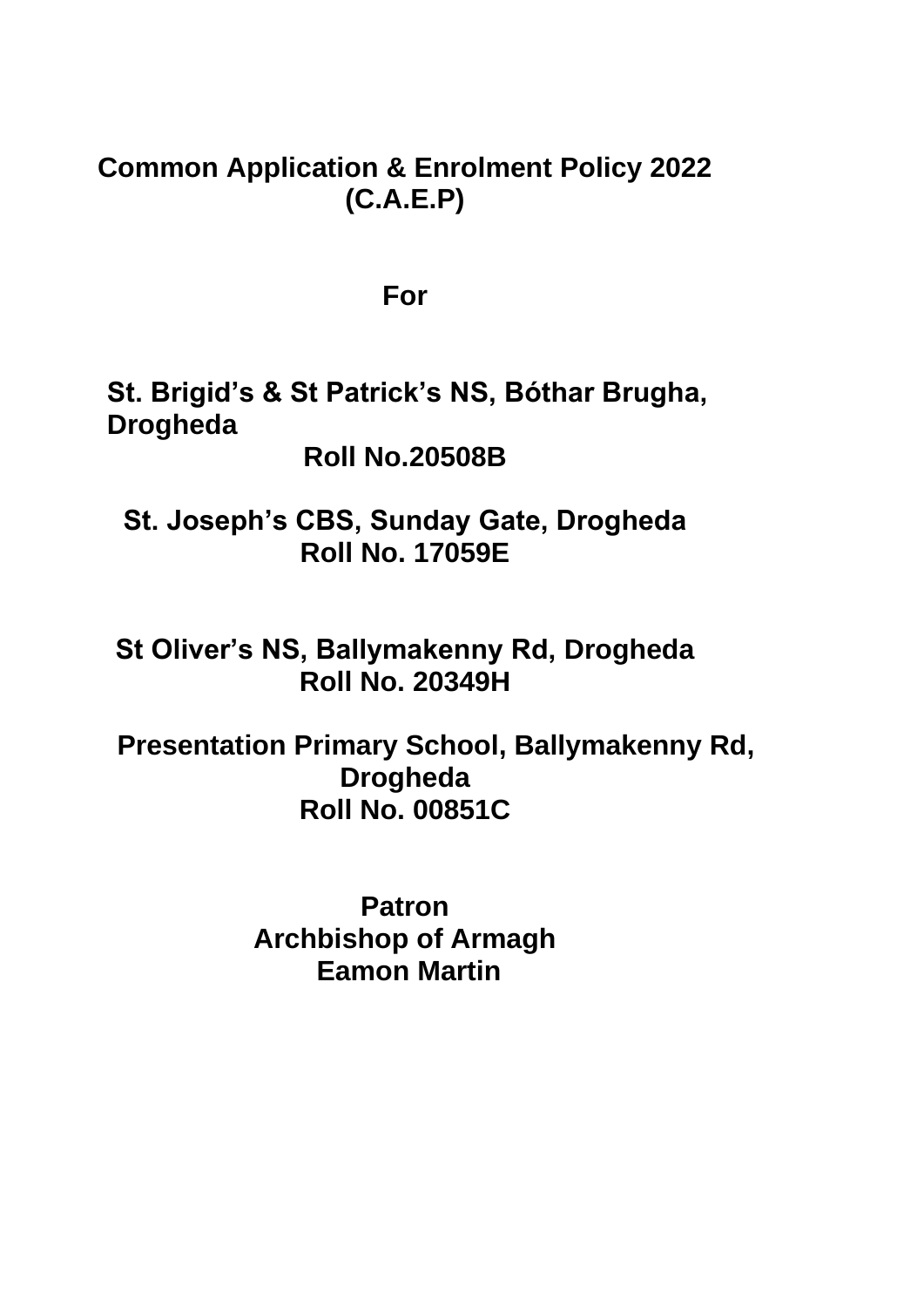## **1. Introduction**

The four schools are:

- St. Brigid's & St. Patrick's, Bóthar Brugha, Drogheda
- St. Joseph's CBS, Sunday Gate, Drogheda 17059E
- St. Oliver's NS, Ballymakenny Rd, Drogheda
- Presentation Primary School, Ballymakenny Rd, Drogheda

They will be referred to throughout the policy document as the C.A.E.P. schools. The common application and enrolment policy will be referred to as C.A.E.P

This policy has been drawn up by the Boards of the above named schools in consultation with the patron, the teaching staff and parents.

The above schools operate under the Rules for National Schools (1965), The Education Act (1998), The Education Welfare Act (2000), enacted sections of The Education of Persons with Special Education Needs Act (2004), all relevant equality legislation and Department of Education and Skills (DES) Circulars.

This Admission Policy complies with the requirements of the Education Act 1998, the Education (Admission to Schools) Act 2018 and the Equal Status Act 2000. In drafting this policy, the board of management of the school has consulted with school staff, the school patron and with parents of children attending the school.

The policy was approved by the school patron in November 2021. It is published on the school's website and will be made available in hardcopy, on request, to any person who requests it.

The relevant dates and timelines for the C.A.E.P schools' admission process are set out in each school's annual admission notice which is published annually on each school's website at least one week before the commencement of the admission process for the school year concerned. Information about this will be communicated by the Boards of Management to the school community through appropriate channels e.g:

- The school-newsletter;
- The Parish Bulletin;
- The local newspaper;
- Notes/text messages from the school to parents and guardians regarding the application for enrolment procedures.
- Collective Open Day/Information Night for all schools in the Common Applications and Enrolment System.

This policy must be read in conjunction with the annual admission notice for the school year concerned.

The application form for admission is published on the school's website and will be made available in hardcopy on request to any person who requests it.

This policy is set out in accordance with the provisions of the Education Act, 1998 and the Education Welfare Act 2000. The Boards of Managements of all four stated national schools in St. Peter's Parish, Drogheda trust that by so doing, parents/guardians will be assisted in relation to enrolment matters.

The four schools in the Common Application Enrolment system are all situated in St. Peter's Parish Drogheda. The schools are Catholic schools under the patronage of Archbishop Eamon Martin of Armagh.

"Catholic Ethos in the context of a Catholic primary school means the ethos and characteristic spirit of the Roman Catholic Church which aims at promoting

- (a) The full and harmonious development of all aspects of the pupil including intellectual, physical, cultural, moral and spiritual aspects;
- (b) A living relationship with God and with other people
- (c) A philosophy of life inspired by the belief in God and in the life, death and resurrection of Jesus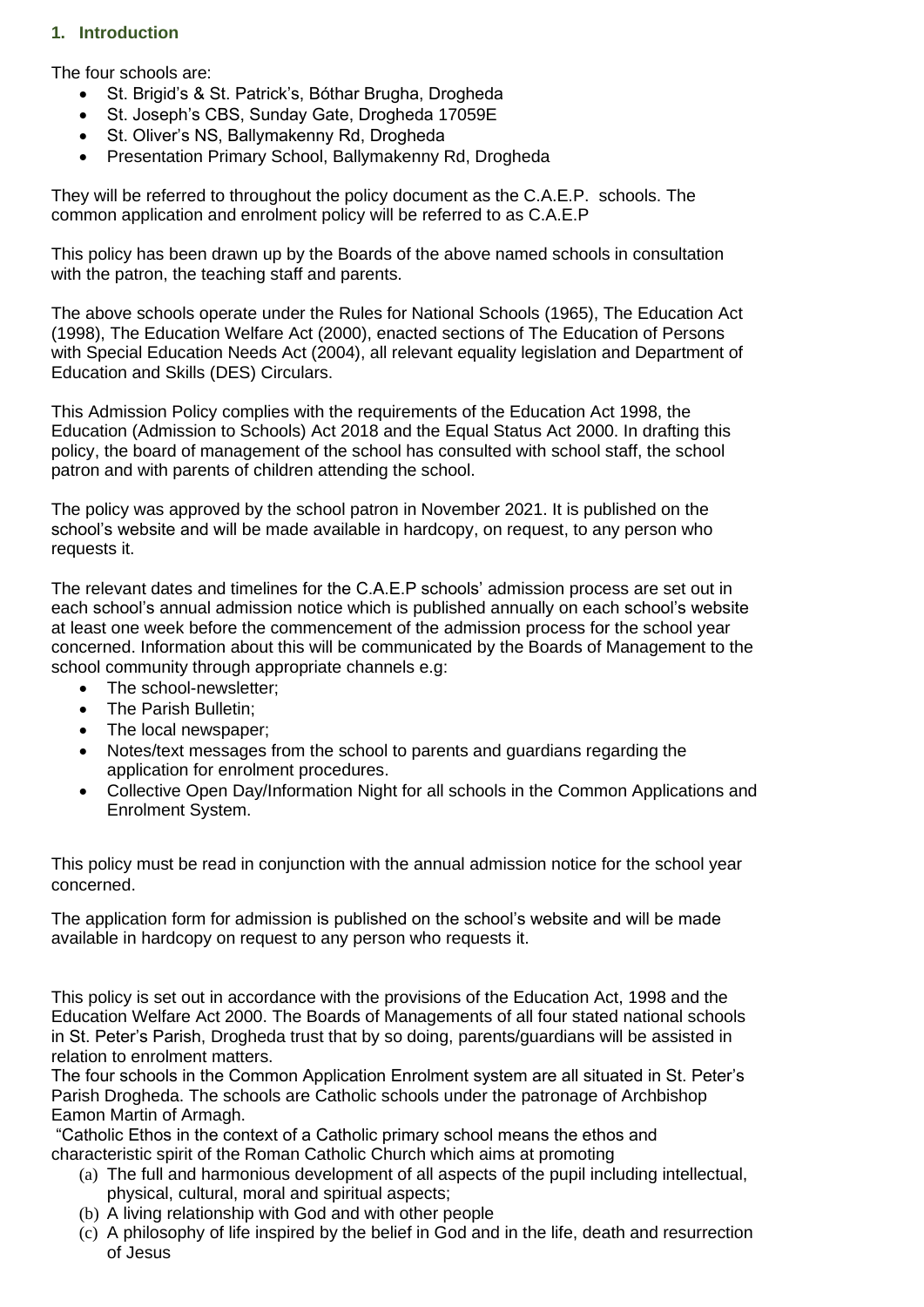(d) The formation of pupils in the Catholic faith

And which school provides religious education for the pupils in accordance with the doctrines, practices and traditions of the Roman Catholic Church, and such ethos and characteristic spirit as maybe determined or interpreted from time to time by the Irish Episcopal Conference.

In accordance with S.15(2) (B) of the Education Act, 1998 the Boards of Management of the four schools shall uphold and be accountable to the Patron for so upholding, the characteristic spirit of the school as determined by the cultural educational, moral, religious, social, linguistic and spiritual values and traditions which inform and are characteristic of the objectives and conduct of the school.

The schools model and promote a philosophy of life inspired by belief in God and in Christian values. The Catholic school provides religious education and promotes the formation of the pupils in the Catholic Faith.

## **General School Information**

## **1. St. Brigid's & St. Patrick's NS**

Address: Bóthar Brugha, Drogheda, Co. Louth Roll Number: 20508 B Denominational Character: Catholic Tel: (041) 9837133 & (041) 9832800 School Status: DEIS Band 2 Gender: Coeducational (boys & girls)

## **2. St. Joseph's CBS**

Sunday Gate, Drogheda Roll No: 17059E Denominational Character: Catholic Tel: 041 9833620 School Status: DEIS Band 2 Gender: Coeducational (boys & girls) *\*St Joseph's C.B.S operates under the trusteeship of the Edmund Rice Schools Trust*

*From September 2020 parents have the option of enrolling boys and girls in junior infants in the school (subject to the availability of places), growing year on year to become a complete vertical co-ed school (junior infants to sixth class) by 2028. It is an all-boys school from 1st to 6th class and does not discriminate where it refuses to admit a girl applying for admission to this school.*

#### **3. St Oliver's NS**

Address: Ballymakenny Road, Drogheda Roll No: 20349H Tel: 041 9804578 Denominational Character: Catholic Gender Orientation of School*:* Co-Educational (boys & girls) *St Oliver's to continue as a vertical coeducational school as heretofore.*

## **4. Presentation Primary School**

 Ballymakenny Road, Drogheda Roll No: 00851C Tel: 041 9837119 Denominational Character: Catholic School Status: DEIS Band 2 Gender Orientation of School*:* Coeducational (boys & girls)

*From September 2020 parents have the option of enrolling girls and boys in junior infants in the school (subject to the availability of places), growing year on year to become a complete vertical co-ed school (junior infants to sixth class) by 2028. It is an all-girls school from 1st to 6th class and does not discriminate where it refuses to admit a boy applying for admission to this school.*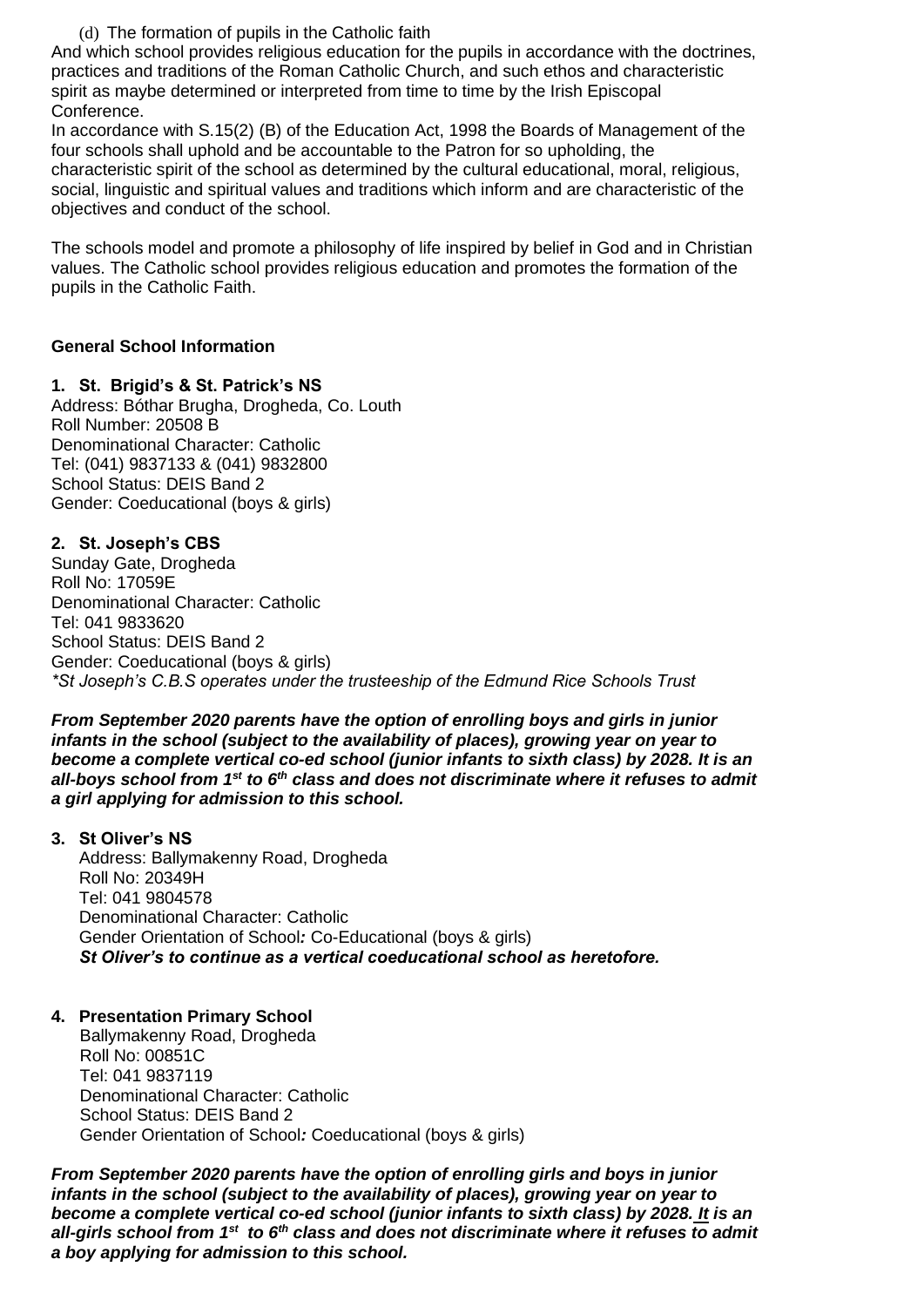The four schools of the C.A.E.P support the principles of:

- Inclusiveness with reference to the enrolment of children with a disability or other special educational need
- Equality of access and participation in the school
- Respect for the diversity of values, beliefs, traditions, languages and ways of life in society
- Parental choice in relation to enrolment within the procedures of common enrolment as detailed later in this document

## Having regard to

- (a) the rights of the Patron as set out in the Education Act (1998),the Equal Status Acts (2000-2011)the Education for Persons with Special Educational Needs Act (2004), The Education Welfare Act (2000), the Education Amendment Act (2012) and the Health and Safety at Work Act (2005).
- (b) the context and parameters of Departmental regulations and programmes,
- (c) the provisions of Section 14(b) (i) of The Equal Status Act 2000
- (d) the funding, teacher resources and accommodation available.
- (e) The Common Enrolment procedures later in this document.

## Categories of Special Educational Needs catered for in the school:

The four schools of the CAEP are mainstream schools. St. Joseph's C.B.S. opened an ASD class in September 2021.There are separate enrolment criteria and a separate enrolment policy for the ASD class . Please see Appendix 5 . For all other CAEP schools, pupils with special educational needs are catered for by mainstream class teachers with the support of the Special Education team.

## **2. Admission of Students**

## **Common Application and Enrolment Procedures**

This schools shall admit each student seeking admission except where –

- a) the school is oversubscribed (please see section 3 below for further details)
- b) a parent of a student, when required by the principal in accordance with section 23(4) of the Education (Welfare) Act 2000, fails to confirm in writing that the code of behaviour of the school is acceptable to him or her and that he or she shall make all reasonable efforts to ensure compliance with such code by the student
- c) St Joseph's C.B.S. and Presentation Primary School provide single sex education exclusively for boys and girls respectively from First Class to  $6<sup>th</sup>$  class and may refuse to admit as a student a person who is not of the gender provided for by this school.

## **Application/Enrolment Procedures**

Children applying to enrol/being enrolled in any of the schools in this common enrolment system must have reached the age of 4 years by  $1<sup>st</sup>$  September of the year they will commence school.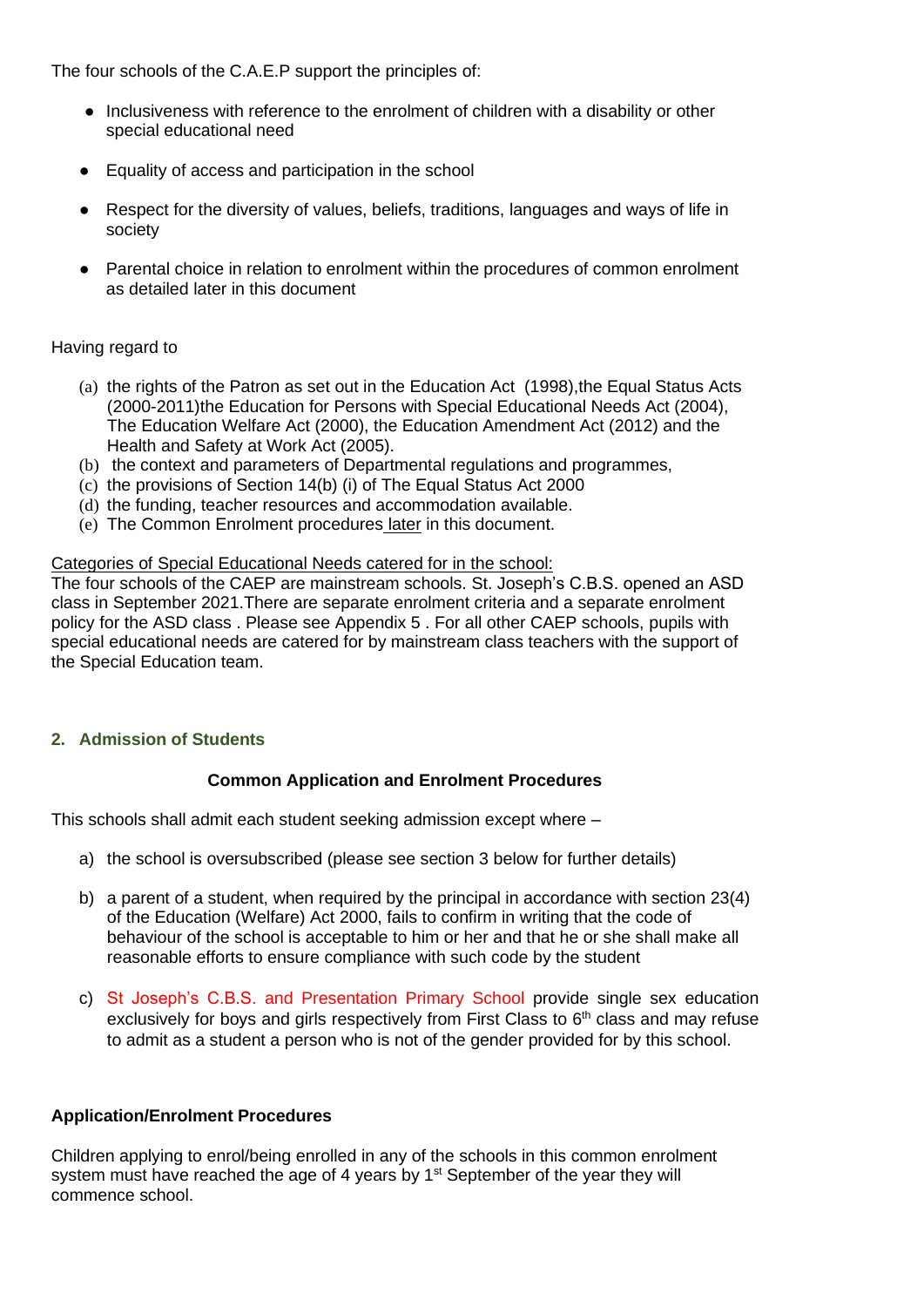All offers of enrolment are subject to signed acceptance of the School's Code of Behaviour, a copy of which is available from each school or can be downloaded from each school's website.

## **Junior Infants Enrolment**

Enrolment of children for Junior Infants will take place in line with the annual admission notice for the school year concerned.

*Class size for Junior Infants and all classes subject to the CAEP since 2018, will be determined based on overall proportionality from the number of applications received to support the viability of all schools engaged in the CAEP*"

Parents/Guardians will be advised that they can enrol children in line with the Common Application Enrolment Policy Procedures.

Parents/ Guardians of children who move into the area may apply to enrol children at any time during the school year in any of the schools, subject to any regulations the Department of Education and Skills may lay down under the terms of the Education Welfare Act 2000.

In such cases children will be offered places in whichever school can best accommodate them under the terms of the Common Application Enrolment Procedures. Junior Infants will be accommodated in such circumstances only if they are aged four before the first of September previous to application.

Parents seeking to enrol their children in any of the schools participating in the Common Application and Enrolment System should complete an enrolment application form, enclosing an original birth/adoption certificate and proof of address (a utility bill), and send it to the school of their first choice.

Information to be provided by Parents/Guardians will be as required on the Application Form (see Appendices).

**The Application form, Explanatory Notes, and Timeline** regarding applications and procedures are to be found in the Appendices of this policy document.

The completion of an application form or the placement of your child's name on a list, however early, does not confer an automatic right to a place in the school.

## **Decision Making**

Final decisions in relation to applications for enrolment will be made by the Boards of Management of the schools participating in the Common Application and Enrolment System. An Enrolment Committee (see Appendices), set up by these boards to run this system, will manage the Common Applications and Enrolment Process, on behalf of the Boards of Management, in accordance with the procedures of this Common Applications and Enrolment Policy. It is always envisaged by the Boards of Management that the procedures and criteria set out in this policy document should be adhered to strictly.

## **Enrolment Procedures**

One of the basic principles underpinning the Common Enrolment Procedures is to keep families in the same school while keeping a balance both in pupil and teacher numbers across all schools in the system to ensure the viability of all schools.

In the case where one or other of the schools is unable to accommodate Junior Infants (i.e is oversubscribed) family members are to be offered enrolment in one of the other schools.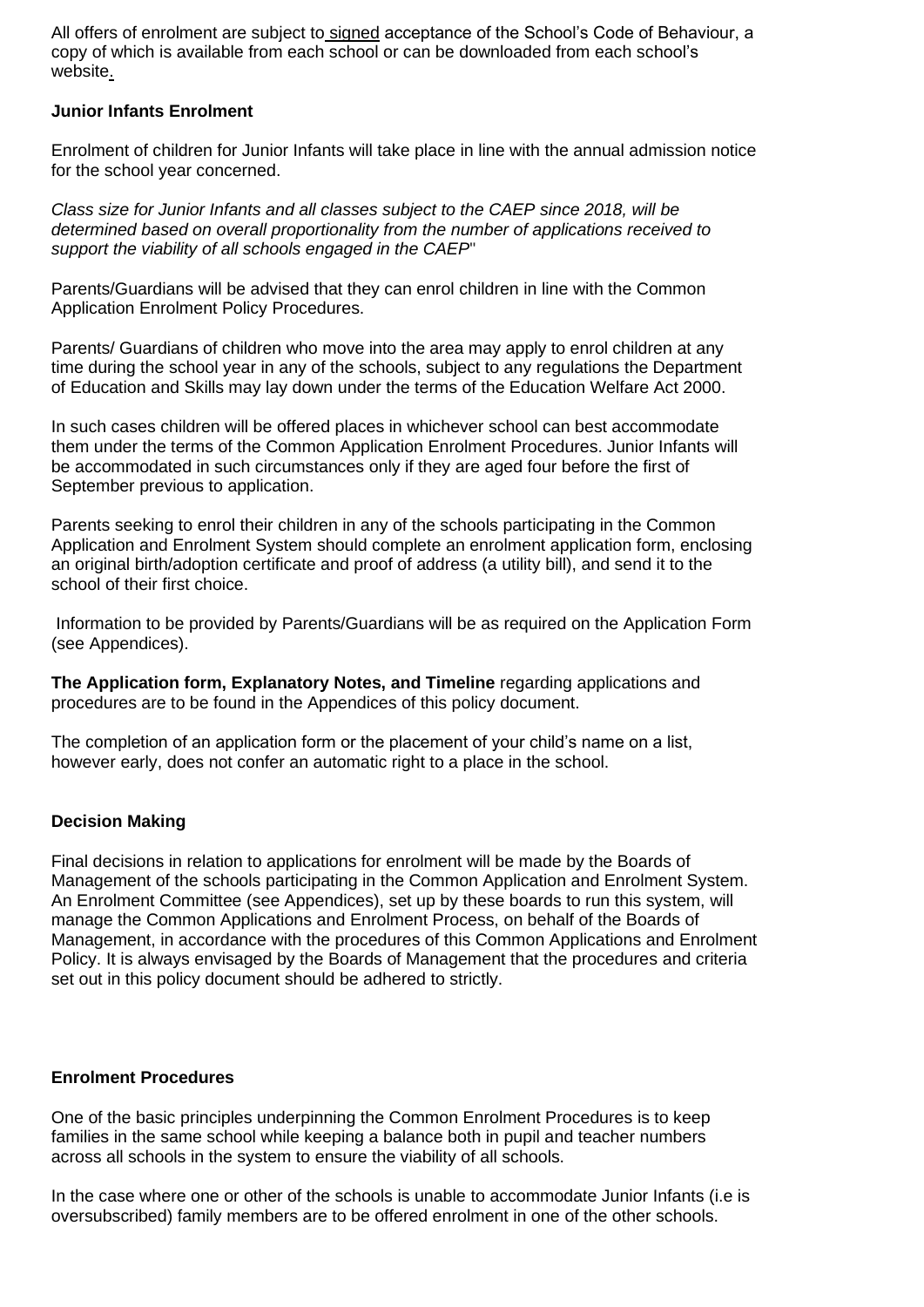Arising from these procedures the Board of each school will apply these criteria in enrolling children, particularly children for Junior Infants.

## **Enrolment and Selection Criteria for CAEP pupils for Junior Infants**

1. Siblings of children enrolled in the school currently and for the next academic year, with the exception of Sixth Class pupils, priority to the oldest.

- 2. Children living in St. Peter's Parish and children of current staff, priority to the oldest.
- 3. Children living outside St. Peter's Parish, priority to the oldest.

## **3. Oversubscription**

In the event that the school is oversubscribed, the school will, when deciding on applications for admission, apply the following selection criteria in the order listed below to those applications that are received within the timeline for receipt of applications as set out in the school's annual admission notice:

#### **Enrolment and Selection Criteria for CAEP pupils for Junior Infants 2022.**

#### **If the number of applications for enrolment exceeds the number of places available in the school, priority will be decided as follows:**

**1. Siblings of children enrolled in the school currently and for the next academic year, with the exception of Sixth Class pupils, priority to the oldest. 2. Children living in St. Peter's Parish and children of current staff, priority to the oldest.**

**3. Children living outside St. Peter's Parish, priority to the oldest.**

Applications received after the final date for the receipt of applications will be added to the waiting list after on-time applications. These late applications will be ordered according to the date on which each application is received in the school. Two or more such applications received on the same date will be ordered in age order, priority to the oldest. Should places become available for applicants on the waiting list, they will be offered according to the applicant's ranking on the list.

## **4. What will not be considered or taken into account**

In accordance with section 62(7) (e) of the Education Act, the school will not consider or take into account any of the following in deciding on applications for admission or when placing a student on a waiting list for admission to the school:

- (a)a student's prior attendance at a pre-school or pre-school service, including naíonraí,
- (b) the payment of fees or contributions (howsoever described) to the school;
- (c) a student's academic ability, skills or aptitude;
- (d) the occupation, financial status, academic ability, skills or aptitude of a student's parents;
- (e) a requirement that a student, or his or her parents, attend an interview, open day or other meeting as a condition of admission;
- (f) a student's connection to the school by virtue of a member of his or her family having previously attended the school;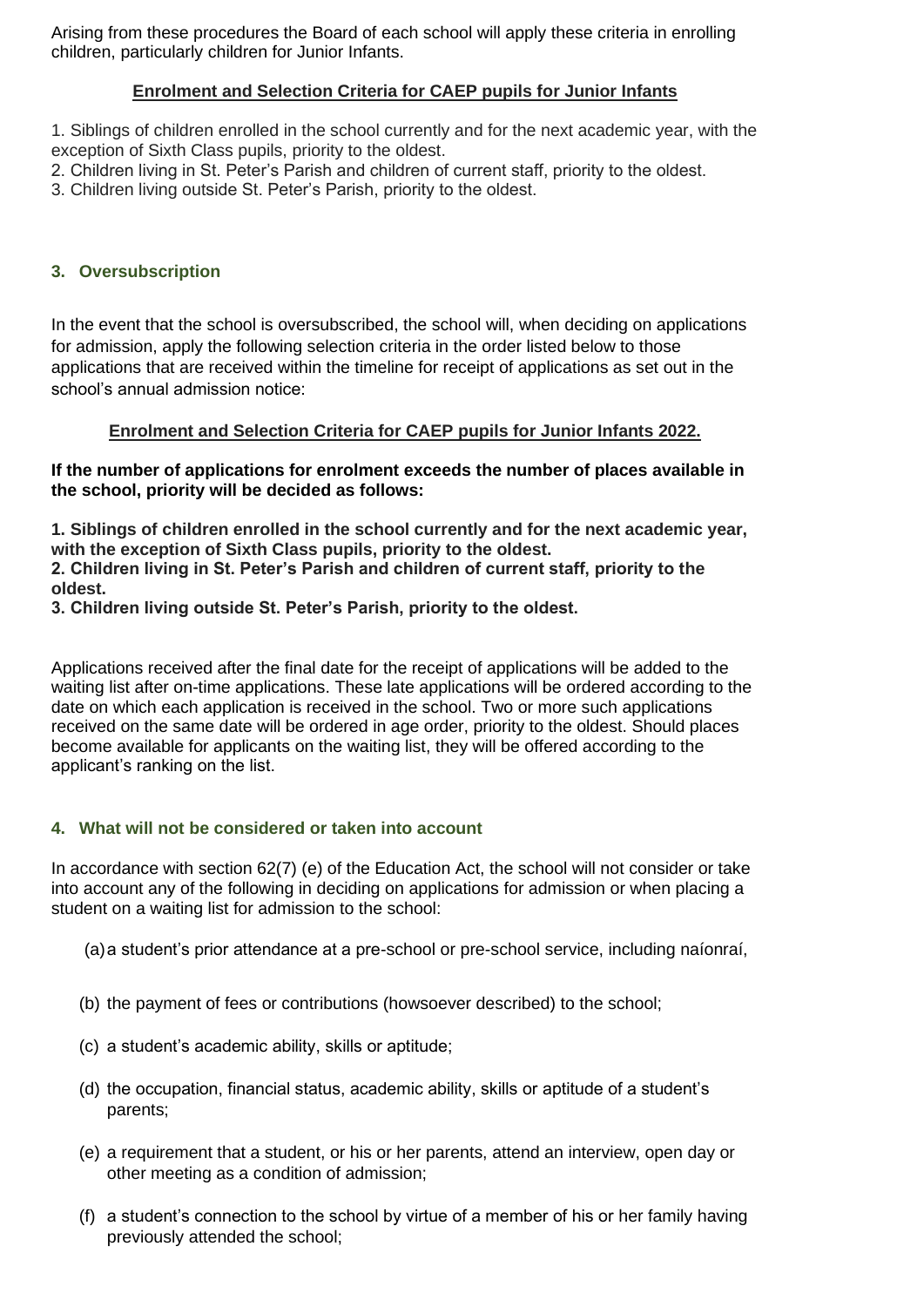(g) the date and time on which an application for admission was received by the school,

## **5. Decisions on applications**

All decisions on applications for admission to C.A.E.P. schools will be based on the following:

- The Common Application and Enrolment Policy
- The school's annual admission notice (where applicable)
- The information provided by the applicant in the school's official application form received during the period specified in our annual admission notice for receiving applications

(Please see [section 11](#page-7-0) below in relation to applications received outside of the admissions period and section 12 below in relation to applications for places in years other than the intake group.)

Selection criteria that are not included in our school admission policy will not be used to make a decision on an application for a place in our school.

## **6. Notifying applicants of decisions**

Applicants will be informed in writing as to the decision of the school, within the timeline outlined in the annual admissions notice.

If a student is not offered a place in our school, the reasons why they were not offered a place will be communicated in writing to the applicant, including, where applicable, details of the student's ranking against the selection criteria and details of the student's place on the waiting list for the school year concerned.

Applicants will be informed of the right to seek a review/right of appeal of the school's decision (see section 15 below for further details).

## **7. Acceptance of an offer of a place by an applicant**

In accepting an offer of admission from C.A.E.P schools you must indicate—

(i) whether or not you have accepted an offer of admission for another school or schools. If you have accepted such an offer, you must also provide details of the offer or offers concerned and

(ii) whether or not you have applied for and awaiting confirmation of an offer of admission from another school or schools, and if so, you must provide details of the other school or schools concerned.

## **8. Circumstances in which offers may not be made or may be withdrawn**

An offer of admission may not be made or may be withdrawn by C.A.E.P. schools where—

- (i) it is established that information contained in the application is false or misleading.
- (ii) an applicant fails to confirm acceptance of an offer of admission on or before the date set out in the annual admission notice of the school.
- (iii) the parent of a student, when required by the principal in accordance with section 23(4) of the Education (Welfare) Act 2000, fails to confirm in writing that the code of behaviour of the school is acceptable to him or her and that he or she shall make all reasonable efforts to ensure compliance with such code by the student; or
- (iv) an applicant has failed to comply with the requirements of 'acceptance of an offer' as set out in section 7 above.

## **9. Sharing of Data with other schools**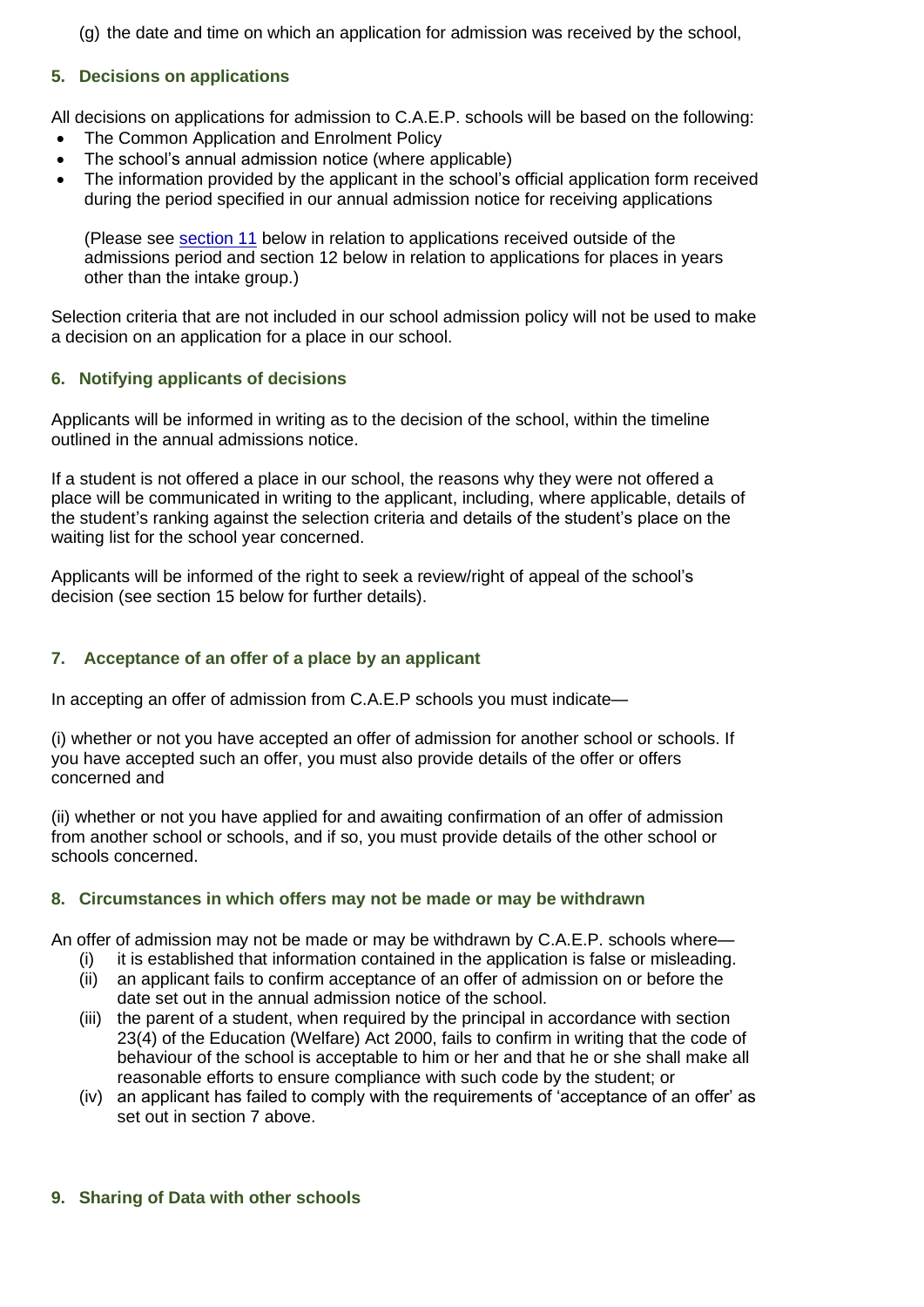Applicants should be aware that section 66(6) of the Education (Admission to Schools) Act 2018 allows for the sharing of certain information between schools in order to facilitate the efficient admission of students.

Section 66(6) allows a school to provide a patron or another board of management with a list of the students in relation to whom—

(i) an application for admission to the school has been received,

- (ii) an offer of admission to the school has been made, or
- (iii) an offer of admission to the school has been accepted.

The list may include any or all of the following:

- (i) the date on which an application for admission was received by the school;
- (ii) the date on which an offer of admission was made by the school;
- (iii) the date on which an offer of admission was accepted by an applicant;

(iv) a student's personal details including his or her name, address, date of birth and personal public service number (within the meaning of section 262 of the Social Welfare Consolidation Act 2005).

## **10. Waiting list in the event of oversubscription**

In the event of there being more applications to the school year concerned than places available, a waiting list of students whose applications for admission to C.A.E.P school of choice were unsuccessful due to the school being oversubscribed will be compiled and will remain valid for the school year in which admission is being sought.

Placement on the waiting list of C.A.E.P school of choice is in the order of priority assigned to the students' applications after the school has applied the selection criteria in accordance with this admission policy.

Applicants whose applications are received after the closing date, outlined in the Annual Admission Notice, will be placed at the end of the waiting list in order of the date of receipt of the application.

Offers of any subsequent places that become available for and during the school year in relation to which admission is being sought will be made to those students on the waiting list, in accordance with the order of priority in relation to which the students have been placed on the list.

## **11. Late Applications**

All applications for admission received after the closing date as outlined in the annual admission notice will be considered and decided upon in accordance with our school's admissions policy, the Education Admissions to School Act 2018 and any regulations made under that Act.

Late applicants will be notified of the decision in respect of their application no later than three weeks after the date on which the school received the application. Late applicants will be offered a place if there is a place available. In the event that there is no place available, the name of the applicant will be added to the waiting list as set out in Section 10.

#### <span id="page-7-0"></span>**12. Procedures for admission of students to other years and during the school year**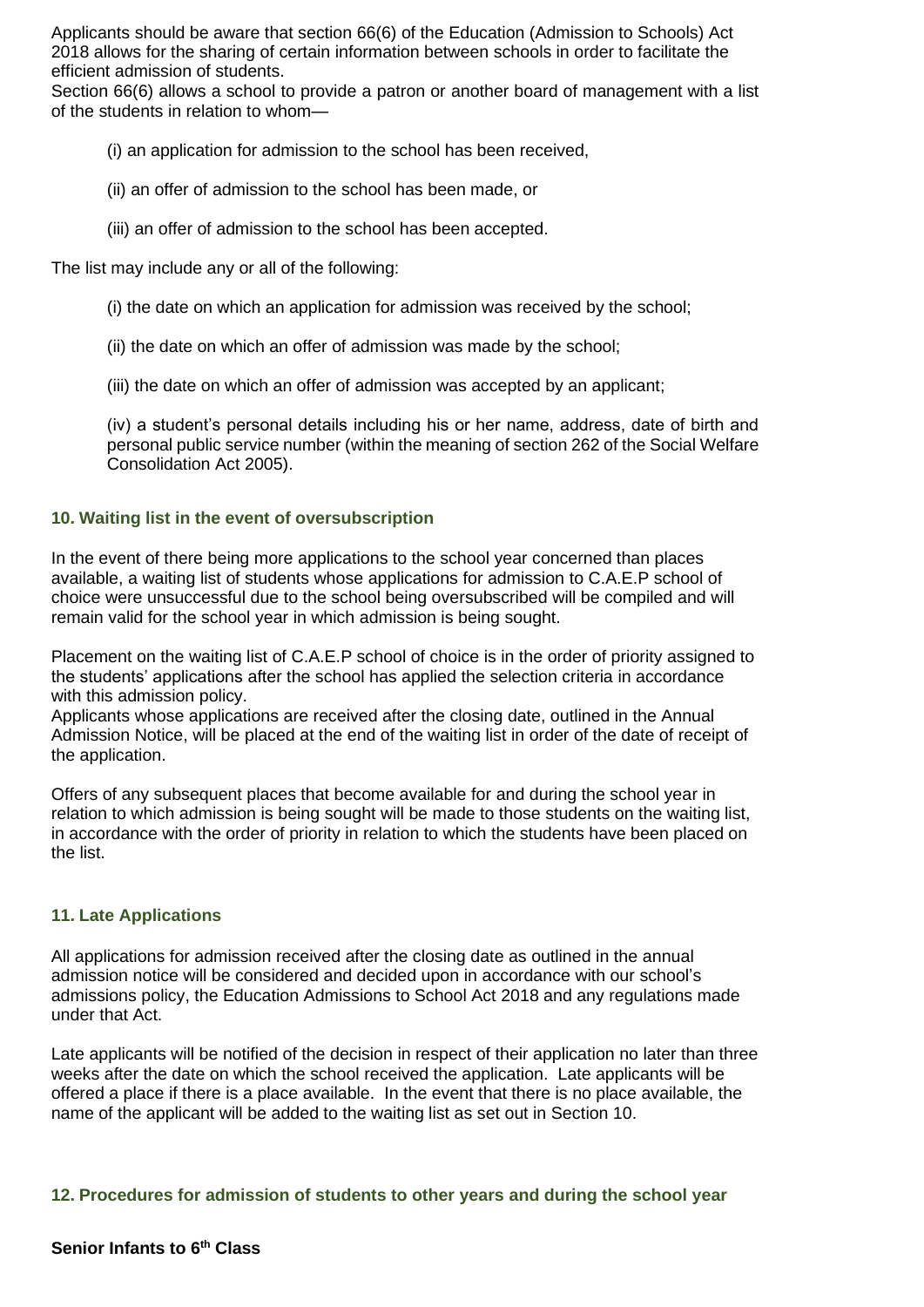Pupils are enrolled during the school year, (if newly resident in the Parish) provided accommodation is available, in accordance with the above criteria (Section 2 & 3) and the provisions of this common enrolment policy. The provisions of this policy state that all schools engaging with Common Application and Enrolment Policy must support the viability of the other schools named in this policy and no school named can grow to the detriment of another school named, as per directive from the Department of Education & Skills (October 2017). Furthermore, the number of enrolments valid on Pupil Online Database POD, for class intake figures for a particular year, for all schools involved, will be agreed by CAEP principals at Enrolment meeting and must be maintained for the duration of the CAEP process, unless otherwise agreed by all schools involved.

Any "waiting list", created prior to September 2021, with names of pupils wishing to enrol in a specific school deemed to be oversubscribed on that year of enrolment, will remain in place for that particular school, until such time as all pupils named on that list have refused an offer of enrolment, in writing for that particular school.

## **Pupils Transferring/Applying During School Year**

Such applications will only be considered for admission on the first day of each new term unless the applicant is newly resident in the area. These applications are subject to the Common Applications and Enrolment Policy (please see above), available space, and the provision of information concerning attendance and the child's educational progress.

Pupils transferring from a school to another school will be kept on roll until written confirmation is received from the new school. Reports etc. will be forwarded following this notification.

## **13. Declaration in relation to the non-charging of fees**

The board of C.A.E.P schools. or any persons acting on its behalf will not charge fees for or seek payment or contributions (howsoever described) as a condition of-

- (a) an application for admission of a student to the school, or
- (b) the admission or continued enrolment of a student in the school.

## **14. Arrangements regarding students not attending religious instruction**

Bearing in mind the Catholic ethos of the schools, every effort will be made so that the school is as inclusive as possible. While Catholic education and ethos permeates the day, children of other faiths or none, are welcome to apply to enrol. They may, on request, be excused from participation in formal religious instruction and Catholic activities. However, the school shall not be expected to excuse them from the class and or provide supervision for same while formal religious instruction and activities take place.

#### **15. Reviews/appeals**

## **Review of decisions by the board of Management**

The parent of the student, or in the case of a student who has reached the age of 18 years, the student, may request the board to review a decision to refuse admission. Such requests must be made in accordance with Section 29C of the Education Act 1998.

The timeline within which such a review must be requested and the other requirements applicable to such reviews are set out in the procedures determined by the Minister under section 29B of the Education Act 1998 which are published on the website of the Department of Education and Skills.

The board will conduct such reviews in accordance with the requirements of the procedures determined under Section 29B and with section 29C of the Education Act 1998.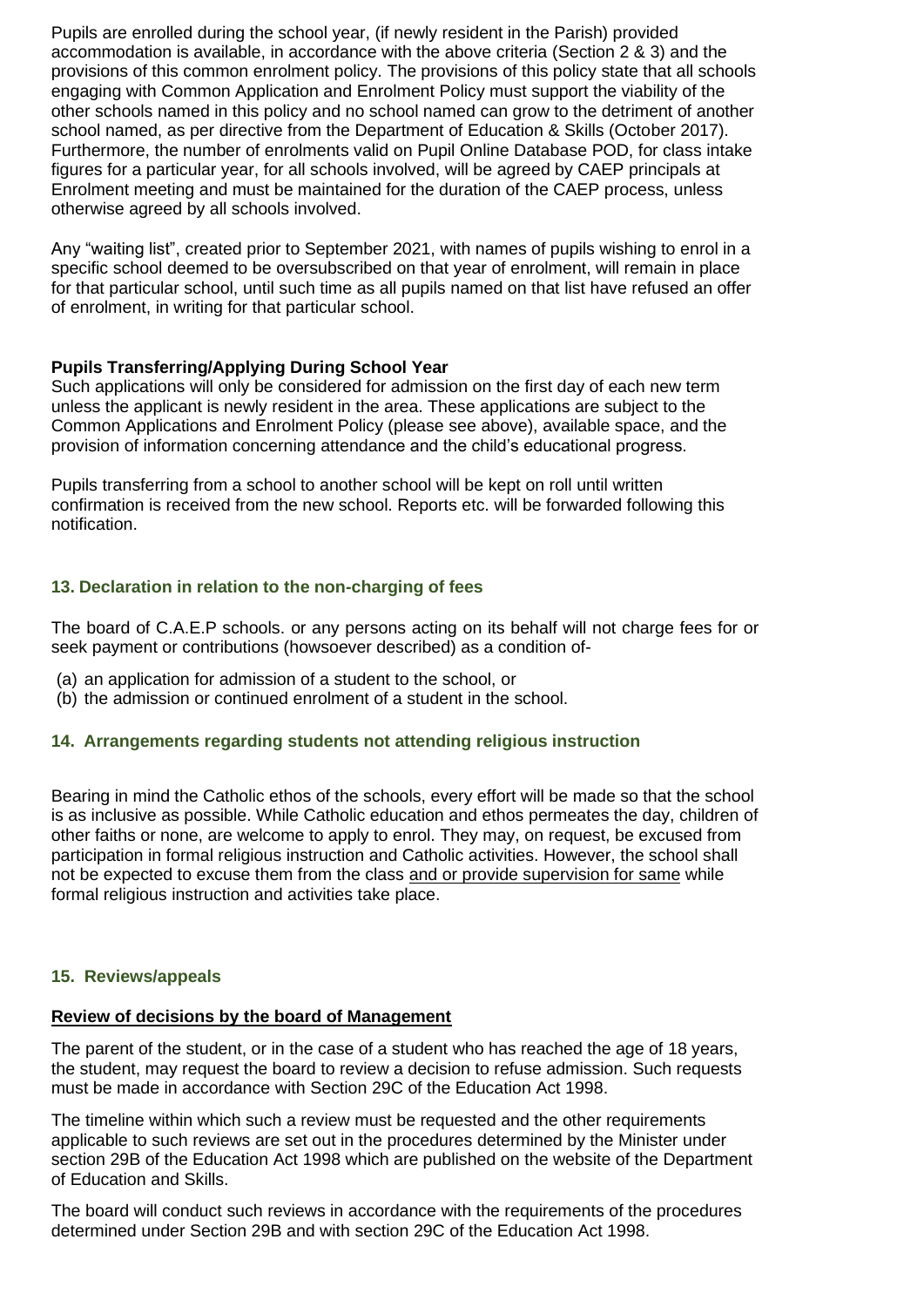**Note:** Where an applicant has been refused admission due to the school being oversubscribed, the applicant **must request a review** of that decision by the board of management prior to making an appeal under section 29 of the Education Act 1998.

Where an applicant has been refused admission due to a reason other than the school being oversubscribed, the applicant **may request a review** of that decision by the board of management prior to making an appeal under section 29 of the Education Act 1998.

## **Right of appeal**

Under Section 29 of the Education Act 1998, the parent of the student, or in the case of a student who has reached the age of 18 years, the student, may appeal a decision of this school to refuse admission.

An appeal may be made under Section 29 (1) (c) (i) of the Education Act 1998 where the refusal to admit was due to the school being oversubscribed.

An appeal may be made under Section 29 (1) (c) (ii) of the Education Act 1998 where the refusal to admit was due a reason other than the school being oversubscribed.

Where an applicant has been refused admission due to the school being oversubscribed, the applicant **must request a review** of that decision by the board of management **prior to making an appeal** under section 29 of the Education Act 1998. (see Review of decisions by the Board of Management)

Where an applicant has been refused admission due to a reason other than the school being oversubscribed, the applicant **may request a review** of that decision by the board of management prior to making an appeal under section 29 of the Education Act 1998. (see Review of decisions by the Board of Management)

Appeals under Section 29 of the Education Act 1998 will be considered and determined by an independent appeals committee appointed by the Minister for Education and Skills.

The timeline within which such an appeal must be made and the other requirements applicable to such appeals are set out in the procedures determined by the Minister under section 29B of the Education Act 1998 which are published on the website of the Department of Education and Skills.

## **Review and Ratification:**

Policy Reviewed by the B.O.M of St. Oliver's N.S on: 15<sup>th</sup> November 2021.

| Signed: |  |
|---------|--|
|         |  |

Signed:  $\Box$ 

Mairead Latimer. Catherine Tiernan-Bell

Chairperson B.O.M Principal

Date: 15<sup>th</sup> November 2021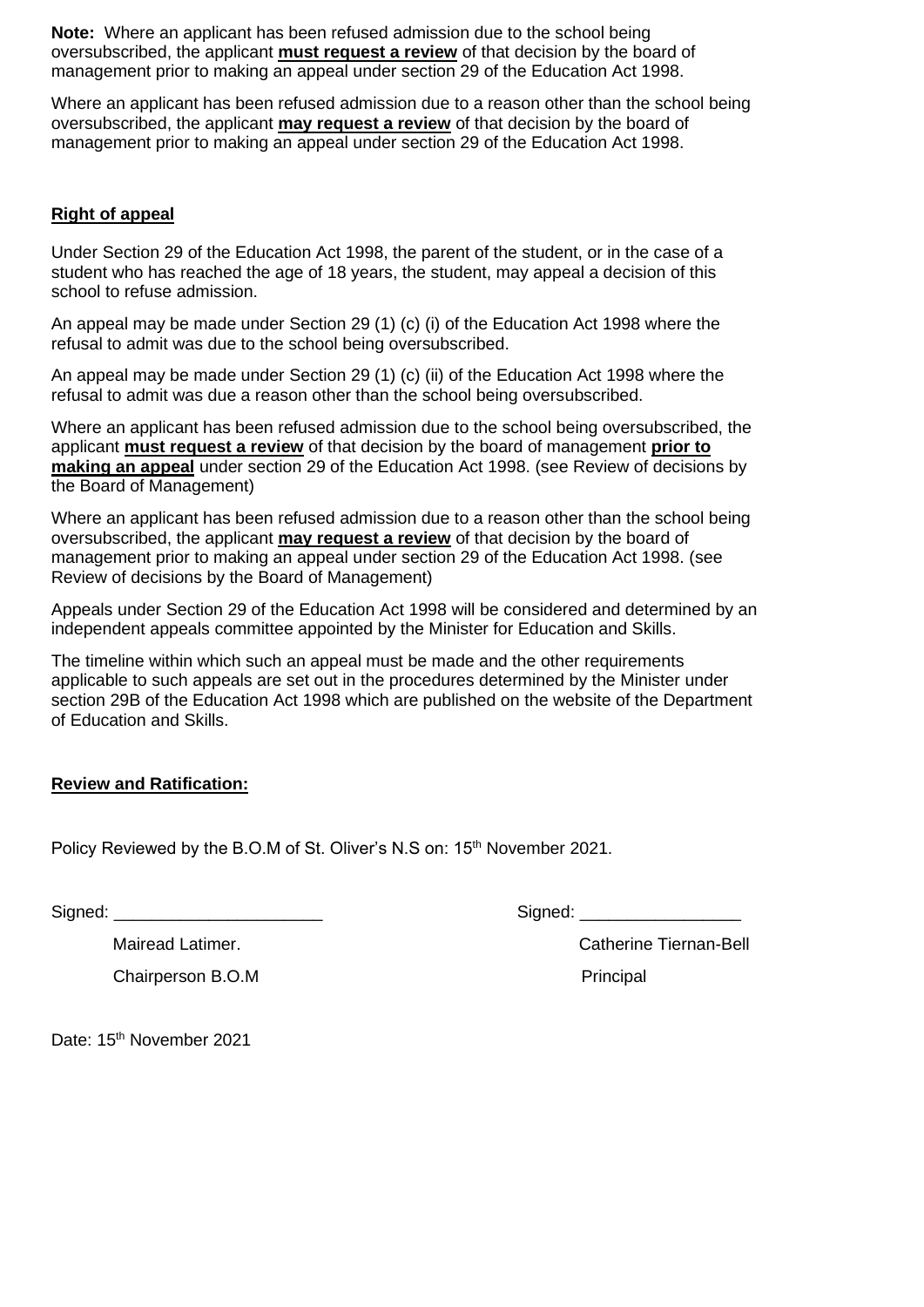## **Appendices**

## **TIMELINE DATES for 2022**

- **Appendix 1** Common Applications and Enrolment Form
- **Appendix 2** Common Applications and Enrolment Form –Notes
- **Appendix 3** Common Applications and Enrolment Form-Timeline
- **Appendix 4** Common Applications and Enrolment System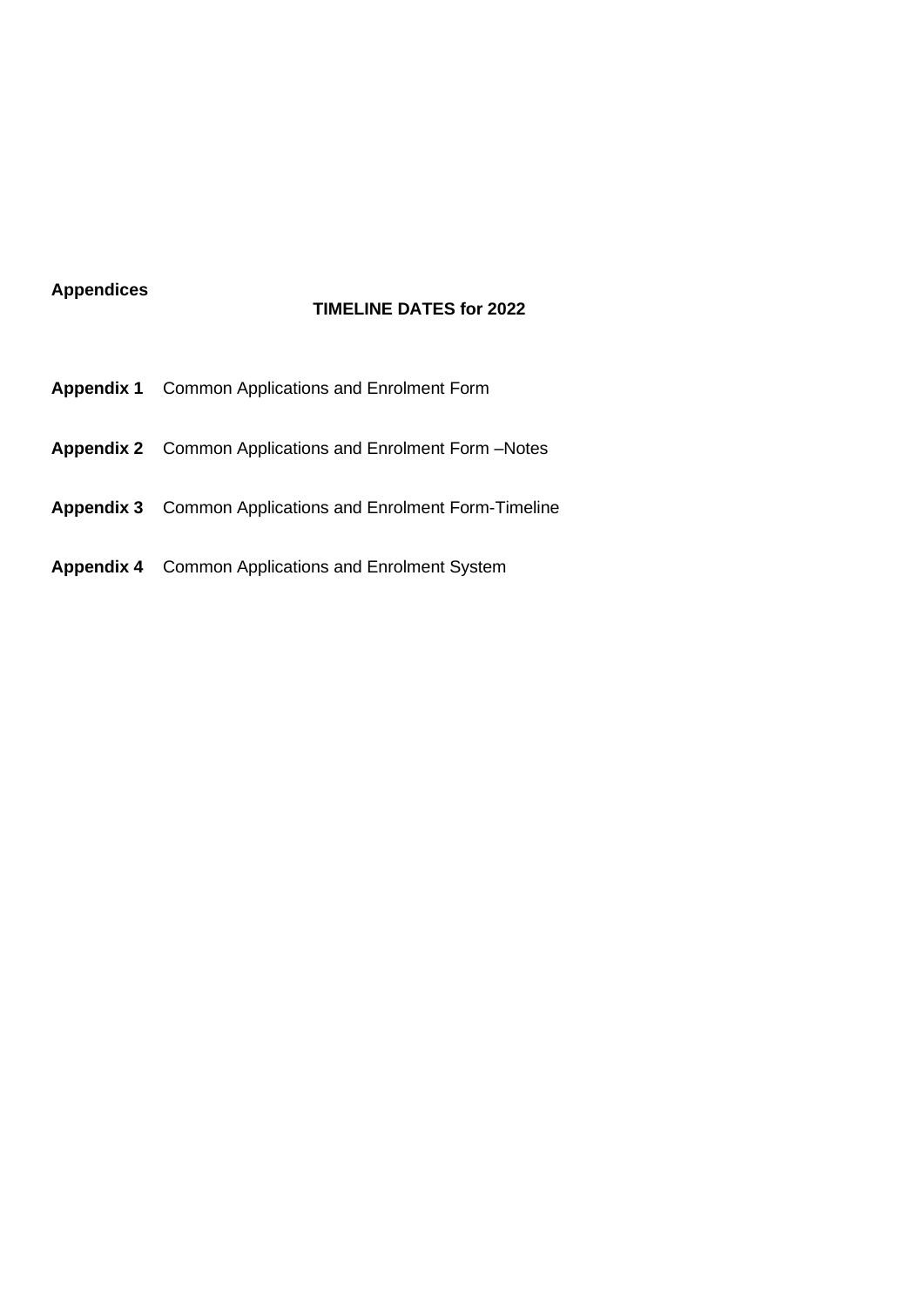## **Appendix 1 Common Applications and Enrolment Form**

| <b>School Stamp</b>                                                              | <b>St. Peter's Parish Primary Schools</b><br><b>Drogheda</b><br><b>Common Application Form 2022/2023</b>                                                                                                                                       |                                                                | <b>School Use</b><br>Only         |
|----------------------------------------------------------------------------------|------------------------------------------------------------------------------------------------------------------------------------------------------------------------------------------------------------------------------------------------|----------------------------------------------------------------|-----------------------------------|
| Surname:                                                                         |                                                                                                                                                                                                                                                | <b>First Name:</b>                                             |                                   |
| Date of Birth:                                                                   |                                                                                                                                                                                                                                                | Gender:                                                        |                                   |
| P.P.S. Number:                                                                   |                                                                                                                                                                                                                                                | <b>Religion:</b>                                               |                                   |
| <b>Nationality:</b>                                                              |                                                                                                                                                                                                                                                | Parish in which you live:                                      |                                   |
| Address: all<br>correspondence will<br>issue to this address                     | Previous School/Preschool:____________________                                                                                                                                                                                                 |                                                                |                                   |
| <b>Father / Guardian Details</b>                                                 |                                                                                                                                                                                                                                                | <b>Mother / Guardian Details</b>                               |                                   |
| Surname<br>the control of the control of the control of                          |                                                                                                                                                                                                                                                | <b>Surname</b><br>the control of the control of the control of |                                   |
| <b>First Name</b><br>the control of the control of the control of the control of |                                                                                                                                                                                                                                                | First<br>Name                                                  |                                   |
| <b>Address</b>                                                                   | <b>Work</b><br>____________Home ________                                                                                                                                                                                                       | <b>Address</b>                                                 | Work<br>____________Home ________ |
| <b>Telephone</b>                                                                 | Mobile<br><u> 1989 - Johann Harry Harry Harry Harry Harry Harry Harry Harry Harry Harry Harry Harry Harry Harry Harry Harry Harry Harry Harry Harry Harry Harry Harry Harry Harry Harry Harry Harry Harry Harry Harry Harry Harry Harry Ha</u> | <b>Telephone</b>                                               | Mobile                            |
| Email                                                                            |                                                                                                                                                                                                                                                | Email                                                          |                                   |
| overleaf.                                                                        | Please state the name of any brothers or sisters <b>currently</b> attending any of the primary schools listed                                                                                                                                  |                                                                |                                   |
|                                                                                  |                                                                                                                                                                                                                                                |                                                                |                                   |
| <b>Name</b>                                                                      | <b>School</b>                                                                                                                                                                                                                                  |                                                                |                                   |

**Name \_\_\_\_\_\_\_\_\_\_\_\_\_\_\_\_\_\_\_\_\_\_\_\_ School \_\_\_\_\_\_\_\_\_\_\_\_\_\_\_\_\_\_\_\_\_\_\_\_\_\_\_\_\_\_\_\_\_\_\_\_\_\_\_\_\_**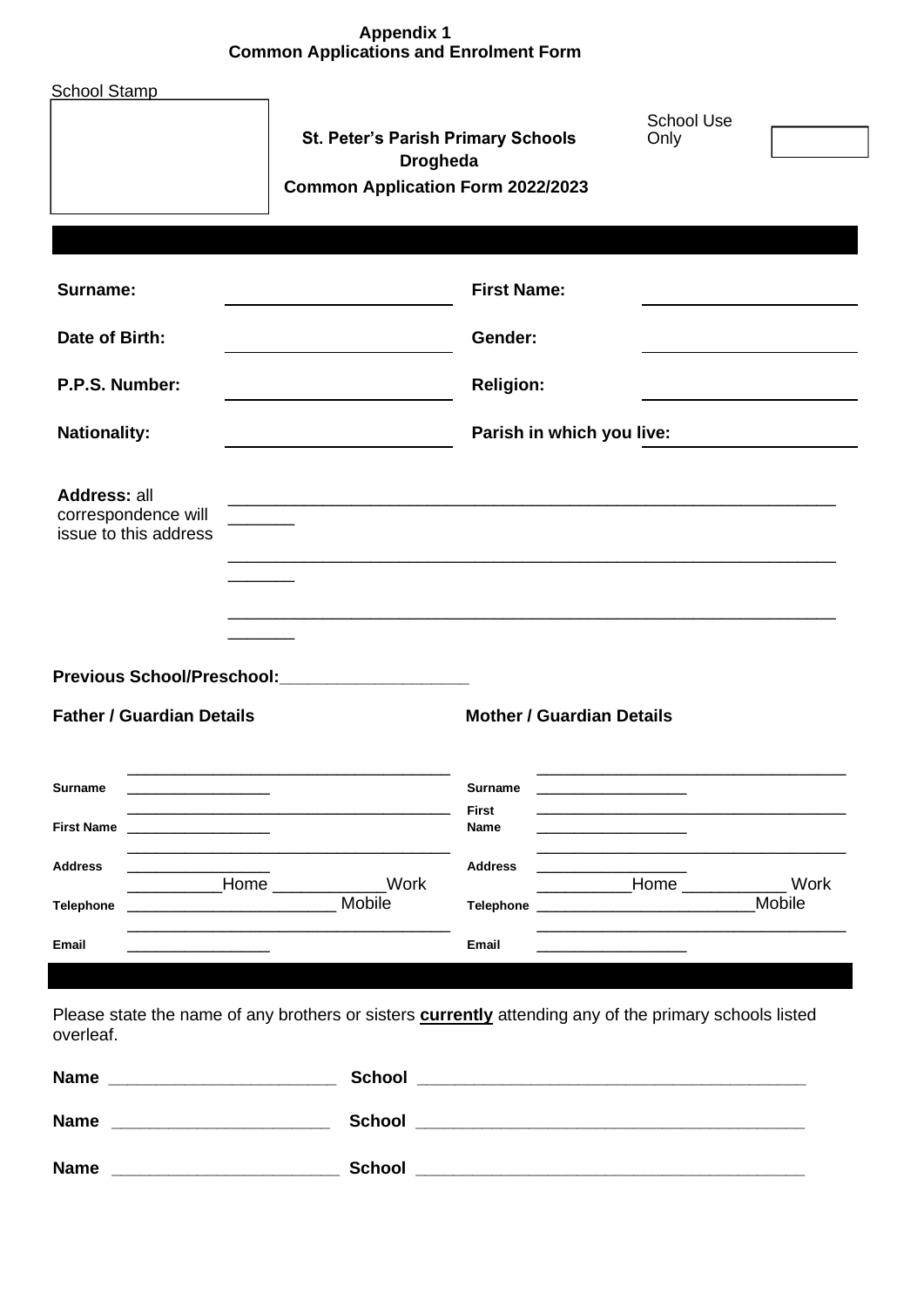Please provide any other information, which you feel, may be relevant to this application. Any Other Information

\_\_\_\_\_\_\_\_\_\_\_\_\_\_\_\_\_\_\_\_\_\_\_\_\_\_\_\_\_\_\_\_\_\_\_\_\_\_\_\_\_\_\_\_\_\_\_\_\_\_\_\_\_\_\_\_\_\_\_\_\_\_\_\_\_\_\_\_\_\_\_\_\_\_\_\_\_

## DECLARATION

By submitting this application, I/We hereby agree that the applicant student will take part fully in every aspect of the school curriculum and will follow the Code of Behaviour/Anti Bullying Policy of the School. I/We have read and accept the Admission and Enrolment Policies of the relevant schools. Completion of this application and enrolment form does not constitute or guarantee an offer of a place in any of the four schools.

## **Father's / Guardian's Signature Mother's / Guardian's Signature**

Date: \_\_\_\_\_\_\_\_\_\_\_\_\_\_\_\_\_\_\_\_\_ Date: \_\_\_\_\_\_\_\_\_\_\_\_\_\_\_\_\_

*It is MOST IMPORTANT for parents to indicate on this form 4 schools to which they are applying in descending order of choice. Only those schools identified in order of choice will be empowered to consider your application. If your child is unsuccessful in obtaining the first choice, this will not prejudice his/her chances of obtaining a place in one of the lower choices. By submitting this form a parent acknowledges that failure to identify four choices may result in your child not being offered any school place should the schools applied to be over-subscribed or should your child not meet the criteria in the admissions policies of those schools identified. Forms will be returned if four choices are not filled in. Schools will share the information for your preferences with other schools if relevant.*

**Please return the completed Application Form to the Principal at the Number 1 school of your choice by 12pm on Monday February 3rd 2020. Please enclose an A4 sized stamped self-addressed envelope.**

## **Please fill in your 1 to 4 choices**

| St. Brigid's & St. Patrick's (co-ed), Bóthar Brugha, Drogheda |  |
|---------------------------------------------------------------|--|
| St. Joseph's CBS (co-ed), Sunday Gate, Drogheda               |  |
| St. Oliver's (co-ed), Ballymakenny Rd, Drogheda               |  |
| Presentation (co-ed), Ballymakenny Rd, Drogheda               |  |

**Late Applications:** Parents/Guardians of applications received after the closing date will be notified in due course after all other applications have been processed.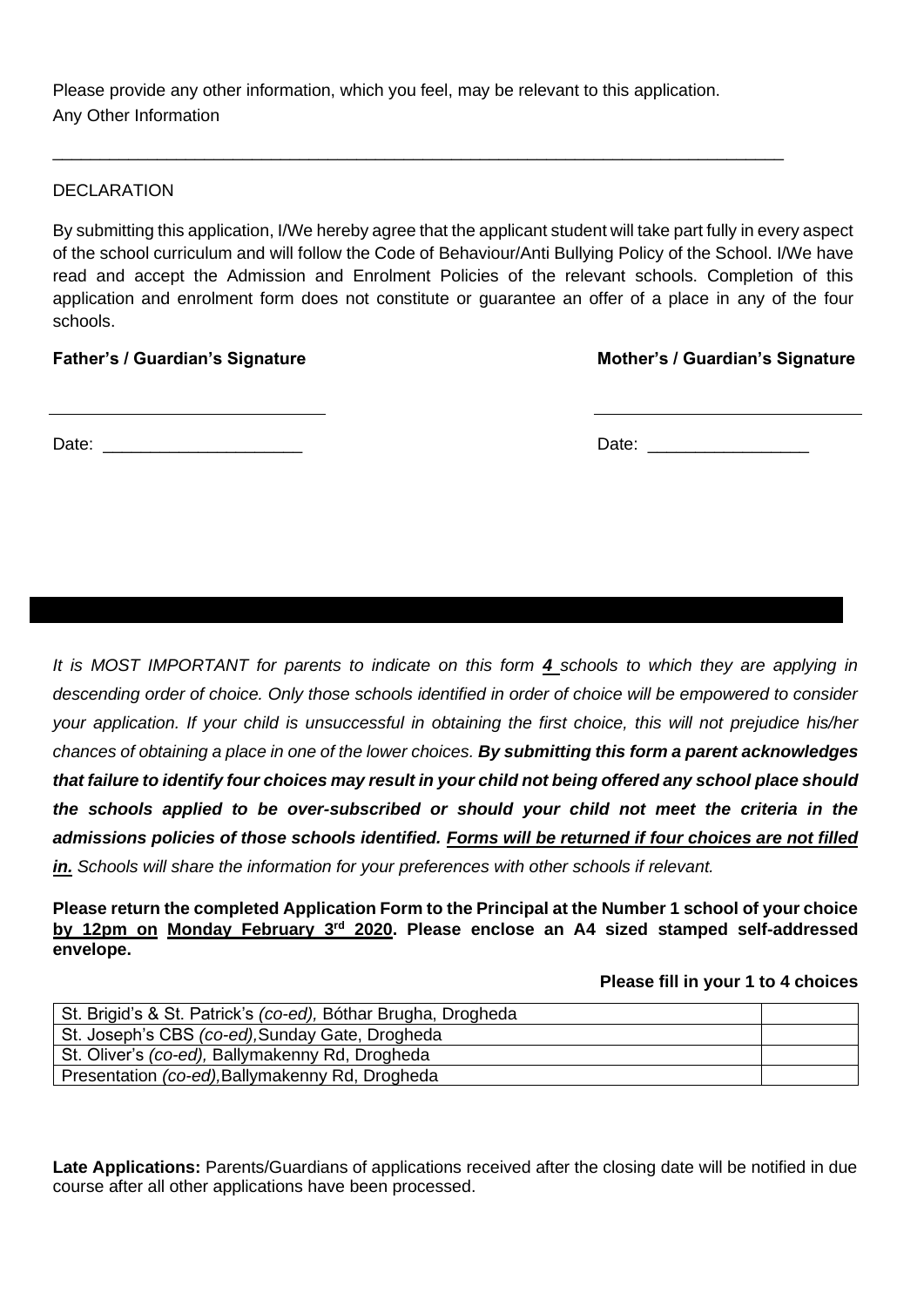## **Appendix 2**

## **Common Application and Enrolment Notes**

## **What is St. Peter's Parish Primary Schools Common Application System?**

The St. Peter's Parish Primary Schools Common Application System is the process by which the application for enrolment to the participating primary schools is managed.

## **Which primary schools participate in the system?**

The four primary schools participating in the 2022/23 system are as follows:

| St. Brigid's & St. Patrick's Schools |
|--------------------------------------|
| <b>Presentation Primary School</b>   |
| St. Joseph's National School         |
| St. Oliver's National School         |

## **How do I make an application for enrolment to a participating primary school?**

In order to make an application for the academic year 2022 you must complete the common application form which will be available from all participating primary schools.

When completing the form it is important that you indicate a minimum of four schools to which you are applying in genuine, descending order of choice as failure to do so may result in your child not being offered a school place. Copies of this policy may be accessed by contacting the school or by referring to the school website.

All information provided by you must be to the best of your knowledge, accurate and truthful. It should be noted, that application forms found to have inaccurate or misleading information will be withdrawn from the system and any offer made by a participating primary school, based on the information provided, will be deemed invalid.

The completed application form accompanied by a stamped self-addressed envelope, should be sent to the Principal at the school of your first choice, but in any event, forms must be submitted no later than 12 noon, Monday 31st January 2022**. Applications can also be made online at [caepdrogheda@gmail.com.](mailto:caepdrogheda@gmail.com) Only one form per child will be permitted by the system.**

#### **What can I do if I have submitted an application form but wish to change the order of my preferences?**

Changes to order of preferences are allowed providing that they are made prior to the closing date for submission of application forms.

- If the school of first preference **remains unchanged** you should write to the Principal of that school, enclosing the second application form, and informing him/her that you have amended your choices and now wish to proceed with the new/revised application form.
- If the school of first preference **has changed** you should write to the Principal of the school of your original first choice informing him/her that you are withdrawing your application. The new /revised form should then be submitted to the school of first choice.

In the event that we are unable to contact you the application from the earliest submission date will remain on the system. **If all forms submitted by you are dated on the same day they will be removed from the system until the end of the process at which time they will be presented for consideration to all schools listed on your form with available capacity.**

## **What happens if an application form is submitted after the closing date/time for receipt of application?**

The closing date/time for the receipt of applications, 12 noon, Monday 31<sup>st</sup> January 2022 will be strictly enforced. Please apply on time. Submitting a late application normally means that the application will not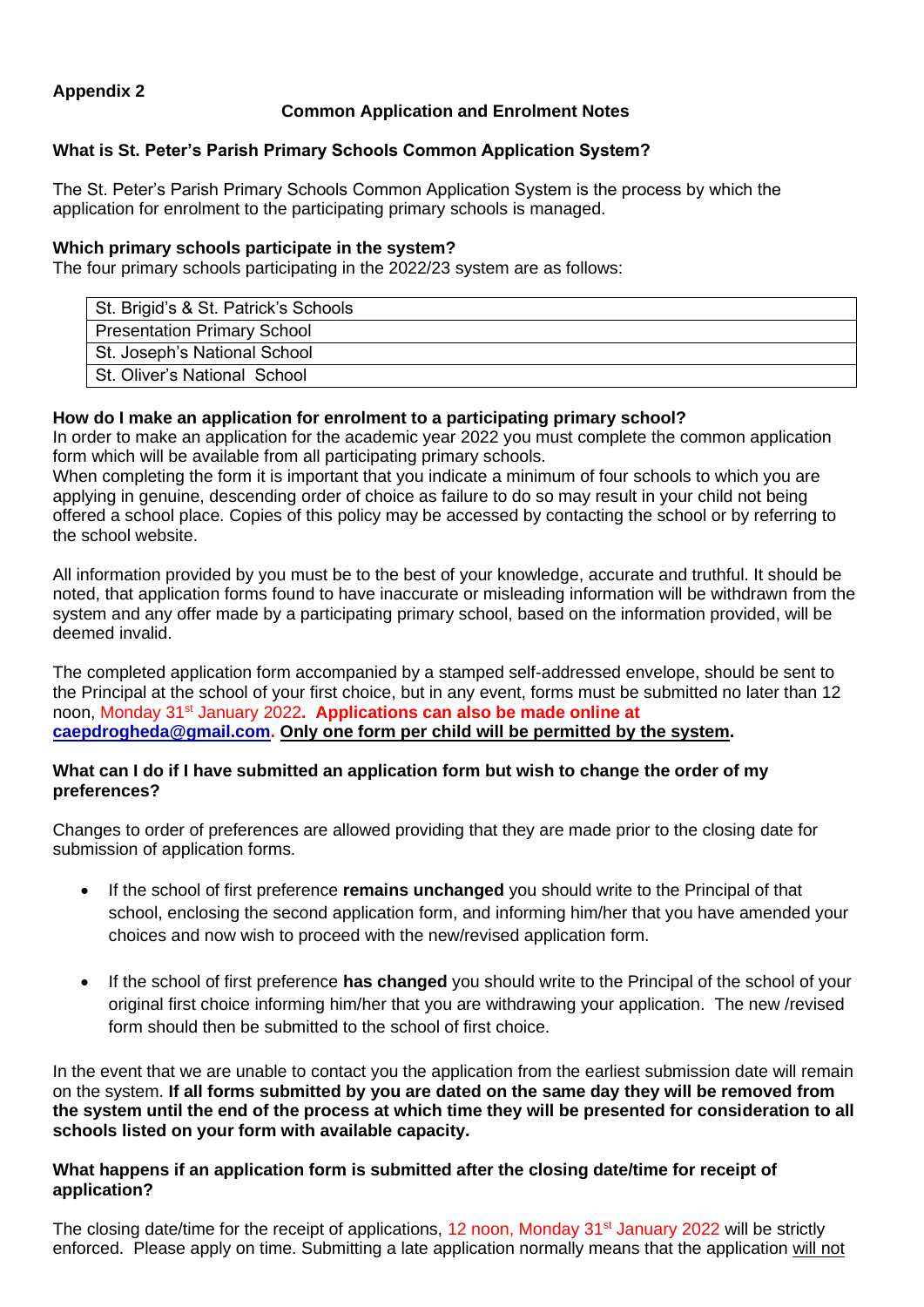be processed until after offers have been made to on-time applicants. This could mean that your child will not get a place in the school you want.

## **St. Peter's Parish Primary Schools Common Application System 2022 – Key Dates**

## **See Appendix 3 below**

## **Appendix 3**

#### **Common Applications and Enrolment Timeline**

## JUNIOR INFANTS 2022

## **Timeline for Common Application and Enrolment System 2022**

| Monday, November 15th 2021               | Parents invited to apply to enrol<br>through Common Applications and<br><b>Enrolment System</b>           |
|------------------------------------------|-----------------------------------------------------------------------------------------------------------|
| Monday, 31 <sup>st</sup> January 2022    | Closing date for applications to<br>enrol. Applications to be in by 12<br>noon at school of first choice. |
| Thursday, 10 <sup>th</sup> February 2022 | Last date for Parents/Guardians to<br>be informed in writing about<br>success of application              |
| Wednesday, February 23rd 2022            | Final date for parents to accept<br>offer and to register pupil.<br>Acceptance to be in by 12 noon.       |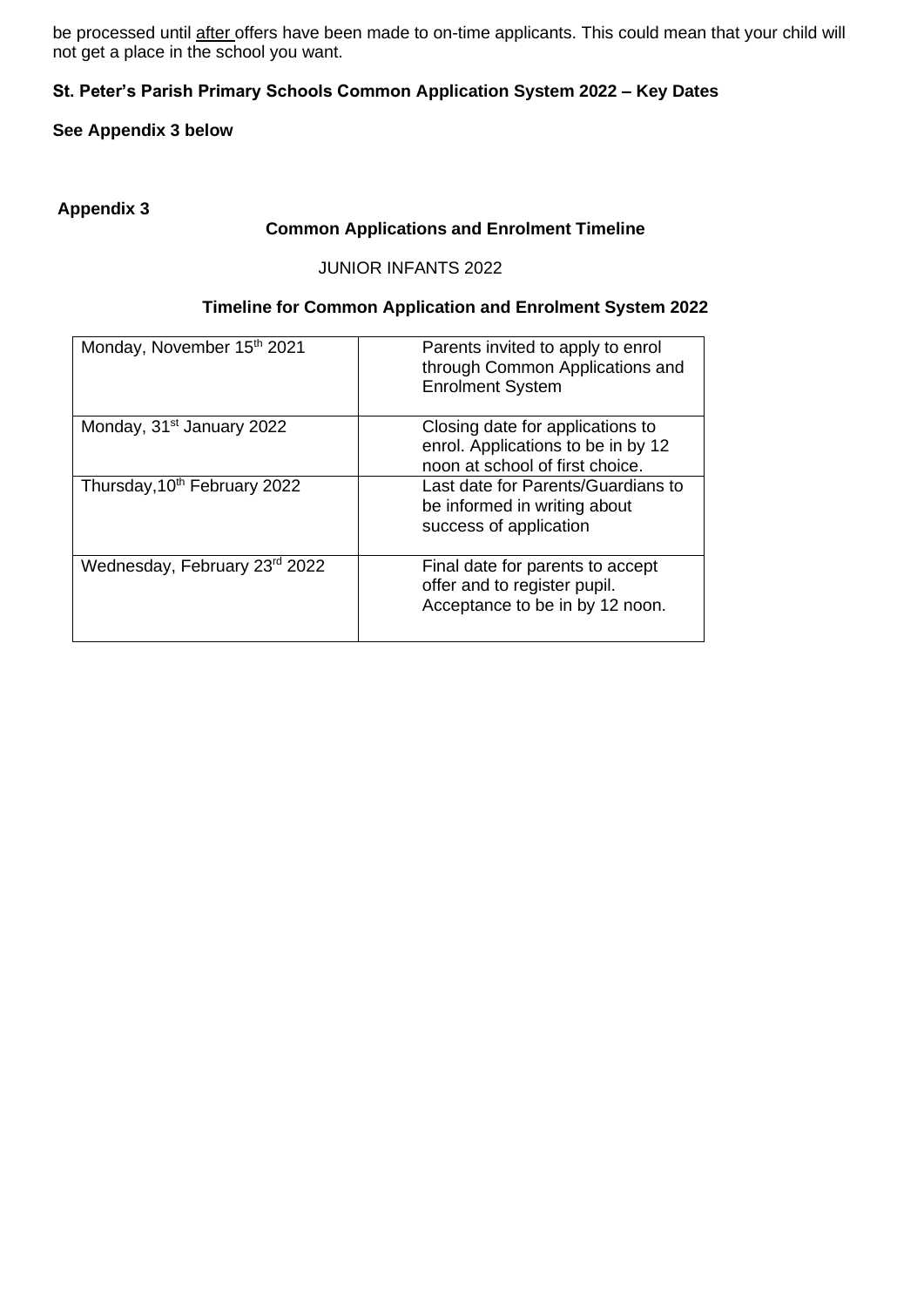## **Appendix 4**

## **Common Applications and Enrolment System**

## **Introduction**

In December 2013 the five Catholic primary schools in St. Peter's Parish began a consultative process exploring how the future needs of Primary Education in the Parish could best be met. With permission from our Patron and the Department of Education, parents, teachers, pupils and members of our school Boards engaged in a wide ranging and consultative process over the following months.

In order to facilitate these preferences, the four primary schools in the present system, St. Patrick's and St. Joseph's CBS and St. Brigid's and Presentation Girls agreed to work together to provide a solution.

In order to ensure the continued viability and development of all schools it was agreed:

- To establish and develop a **Common Application and Enrolment System** for the new schools.
- To include St. Oliver's NS, Ballymakenny Rd in this new **Common Application and Enrolment System**.
- That the **Common Application and Enrolment System** will be administered by an **Enrolment Committee** set up by the Boards of Management of the participating schools.

The four schools continue to engage in consultation with the education partners and as a result this consultation and analysis of enrolment patterns and with the sanction of the patron and the Department of Education and skills the following decision was taken by the four Boards of Management in response to these wishes:

- 1. All four schools to form vertical (junior infants to sixth class) schools.
- 2. St. Patrick's & St. Brigid's to amalgamate and form a co-educational school.
- 3. St. Joseph's to become co-educational starting with junior infants in 2020/21 and becoming fully coeducational in 2027/28
- 4. Presentation Girls to become co-educational starting with junior infants in 2020/21 and becoming fully coeducational in 2027/28

## **Secondary Schools**

This reconfiguration of the primary school system in St. Peter's Parish will not interfere with parent's ability to choose a secondary school of their choice.

## **Scoil Aonghusa and St. Ita's Special schools**

These schools are also part of Catholic educational provision in St. Peter's parish. It was agreed that these schools would not form part of the **Common Application and Enrolment System** and would continue to enrol pupils as they have done heretofore, as their catchment area extends beyond St. Peter's Parish boundaries.

## **St. Peter's Parish North Drogheda Forum**

To enable full co-operation and communication between all the Catholic schools serving St. Peter's Parish in North Drogheda a FORUM, enabling representatives from all seven schools to meet regularly, was established. This Forum will also be attended by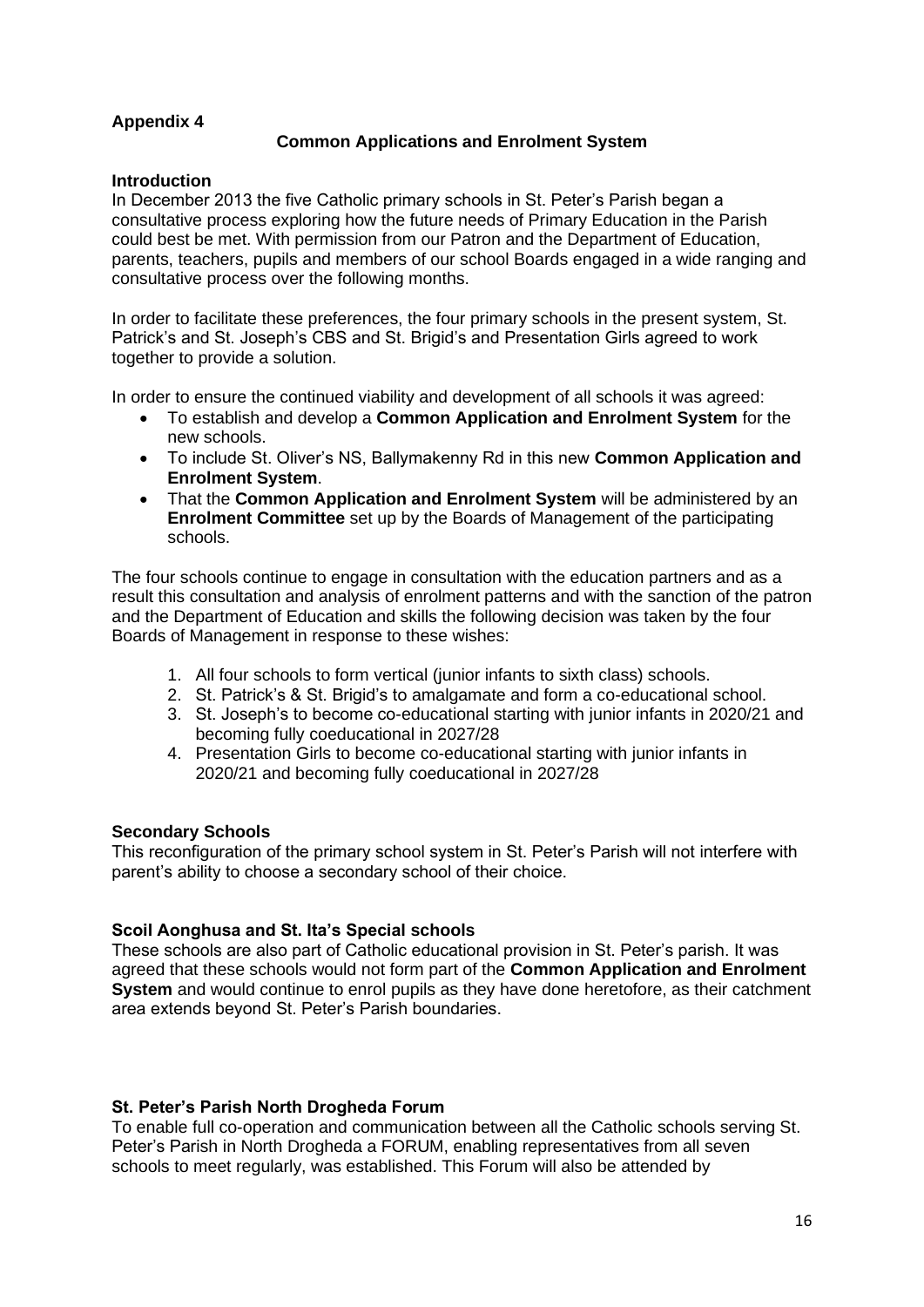representatives of St. Peter's Parish Pastoral Council. This will enable input by the wider Catholic community.

Procedures Governing the Common Applications and Enrolment System

The **Common Applications and Enrolment System** will be administered in accordance with the **Common Applications and Enrolment Policy** which will be common to all four schools.

The details of the new application system will be communicated to all parents whose children are attending the schools when the new system is initiated and to all parents in St. Peter's parish. Implications of the new system for parents will be explained in a series of meeting for parents, to be arranged.

The new **Application Form**, **Explanatory Notes**, and the **Timeline** for all steps in the application and enrolment process will be also made available along with the new **Common Applications and Enrolment Policy** which will guide the whole process of applying to primary schools in the parish. See **Appendix 1** for Application Form and **Appendix 2** for Application notes. **Appendix 3** outlines the relevant dates and times.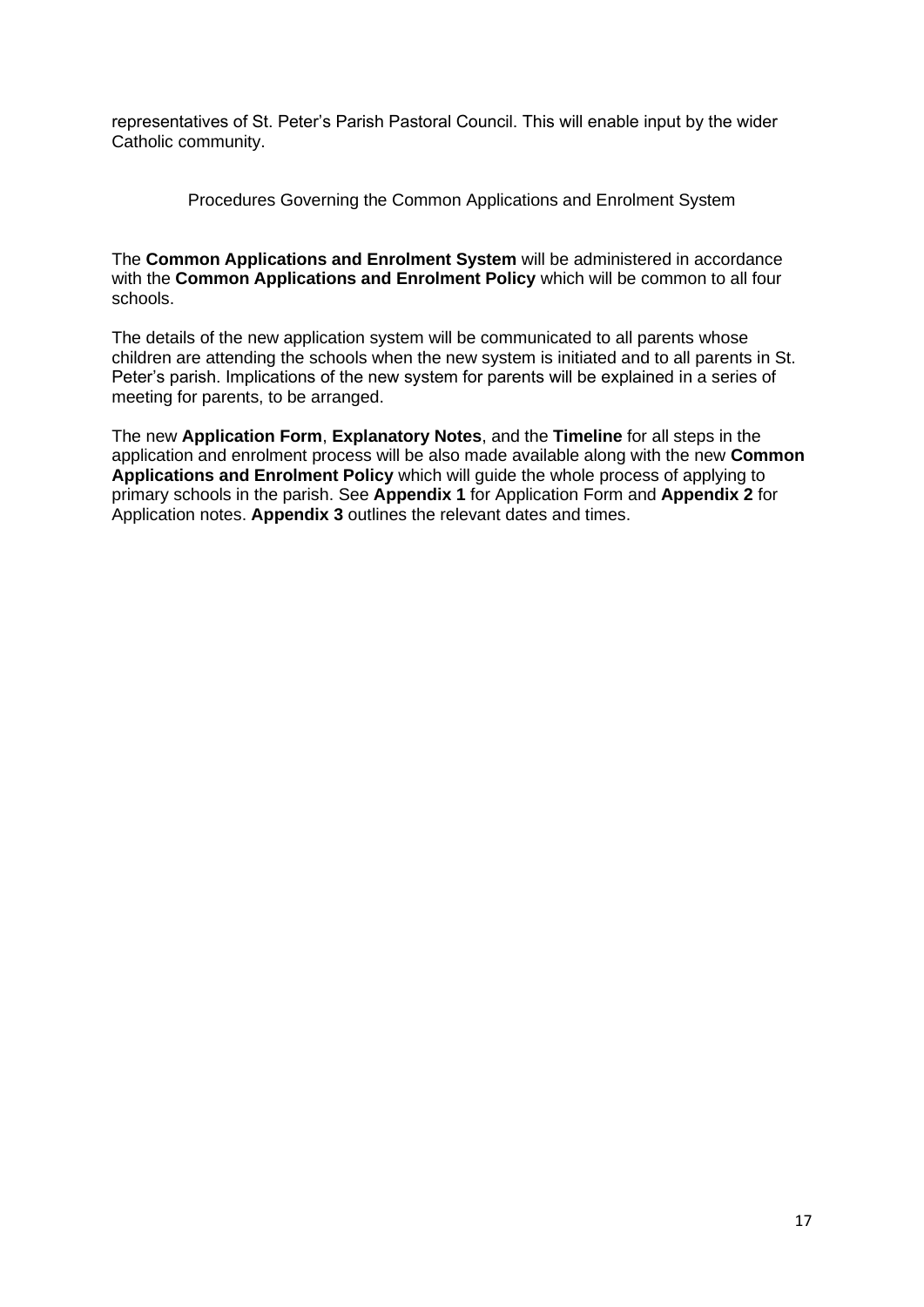## Appendix 5

#### Enrolment Policy for ASD Class 2021/2022 St. Joseph's CBS

Criteria for Enrolment in ASD Class Subject to sufficient places being made available in the Special class, the criteria for enrolment to the Special Class, incorporating the Department of Education and H.S.E. policies are as follows:

1. An application to enrol to special class form provided by the school must be fully completed by the parents/guardians on behalf of the child.

2. This application to enrol to special class form must be accompanied by an original birth certificate and proof of address.

3. A recent psychological assessment dated within 24 months of the closing date for applications to enrol.

4. The child must have a primary diagnosis of Autistic Spectrum Disorder made using the DSM-V or ICD 10 or equivalent by the psychologist or a member of the multidisciplinary team.

5. The psychological report must have a recommendation that a special class placement in a mainstream school is both necessary and suitable for the child.

6. All children must be 4yrs of age on or before the 31st August of the incoming school year.

7. The parents of the child must accept and agree to the school's Code of Behaviour and the terms of the admissions policy.

8. An acceptance form as issued by the school must be returned to the school within the required time period. Please note that fulfilling the enrolment criteria does not necessarily ensure enrolment if sufficient places are not available and/or sufficient classroom space is not available. All unsuccessful qualifying applicants will be placed on the placement list, in accordance with the above criteria for places that may become available.

All unsuccessful applicants have a right of appeal under Section 29 of the Education Act, 1998. The placement list is valid for vacancies which occur in the current school year only.

#### **Oversubscription**

In the event that the Special Class is oversubscribed, the school will, when deciding on applications for admission, apply the following criteria in the order listed below to those eligible applications (see above) that are received within the timeline for receipt of applications as set out in the school's annual admission policy.

Priority is given to: (a) Children already enrolled in the school. (b) Siblings including foster or stepsiblings of pupils currently enrolled. (c) Children resident within St. Peter's Parish, Drogheda (d) All remaining applicants with priority to the oldest.

In the event that there are two or more eligible, pupils tied for a place or places in the Special Class in any of the selection criteria categories above (the number of applicants exceeds the number of remaining places), the following arrangements will apply: In the event that the number of eligible pupils seeking enrollment in the Special Class from within any category exceeds the number of available places, then the school will offer places beginning with the eldest and proceeding in descending order of age until all remaining places have been allocated.